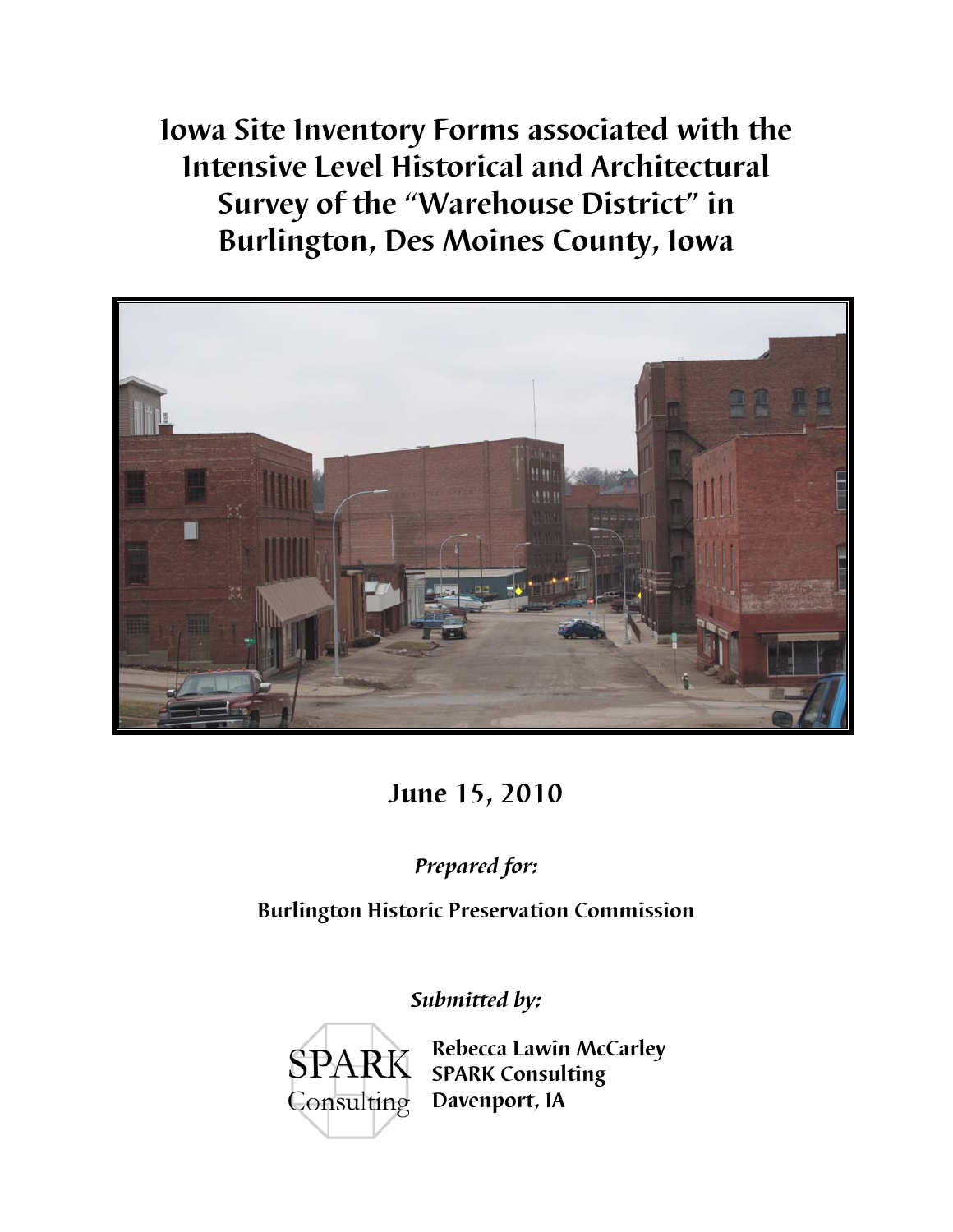## **Iowa Site Inventory forms associated with the Intensive Level Historical and Architectural Survey of the "Warehouse District" in Burlington, Des Moines County, Iowa**

**June 15, 2010** 



**Rebecca Lawin McCarley SPARK** SPARK Consulting  **17 Oak Lane Davenport, IA 52803 www.octaspark.com** 

**FY2010 CLG grant project** 

**Report #29-029** 

## *Acknowledgements:*

**City of Burlington: William Ell, Mayor; Doug Worden, City Manager** 

- **City Council: Jim Davidson (Mayor Pro Tem), Robert Fleming, Matthew Murray, Christopher Reed**
- **Project Director: Eric Tysland, Community Development**
- **Burlington Historic Preservation Commission: Steve Frevert (chair), Angela Adams, Georgette Allen, Inez Metzger, Hal Morton, Dave Roed**

**Volunteers: Ann Distelhorst, Mary Toal** 

**This project has been financed in part with Federal funds from the National Park Service, U.S. Department of Interior. However, the contents and opinions do not necessarily reflect the view or policies of the Department of the Interior, nor does the mention of trade names or commercial products constitute endorsement or recommendation by the Department of the Interior.** 

**This program receives Federal financial assistance for identification and protection of historic properties. Under Title VI of the Civil Rights Act of 1964, Section 504 of the rehabilitation Act of 1973, and the Age Discrimination Act of 1975, as amended, the U.S. Department of the Interior prohibits discrimination on the basis of race, color, national origin, disability or age in its federally assisted programs. Any person who believes he or she has been discriminated against in any program, activity, or facility as described above or if who desires further information should write to: Office of Equal Opportunity, National Park Service, 1849 C Street NW, Washington, D.C. 20204.**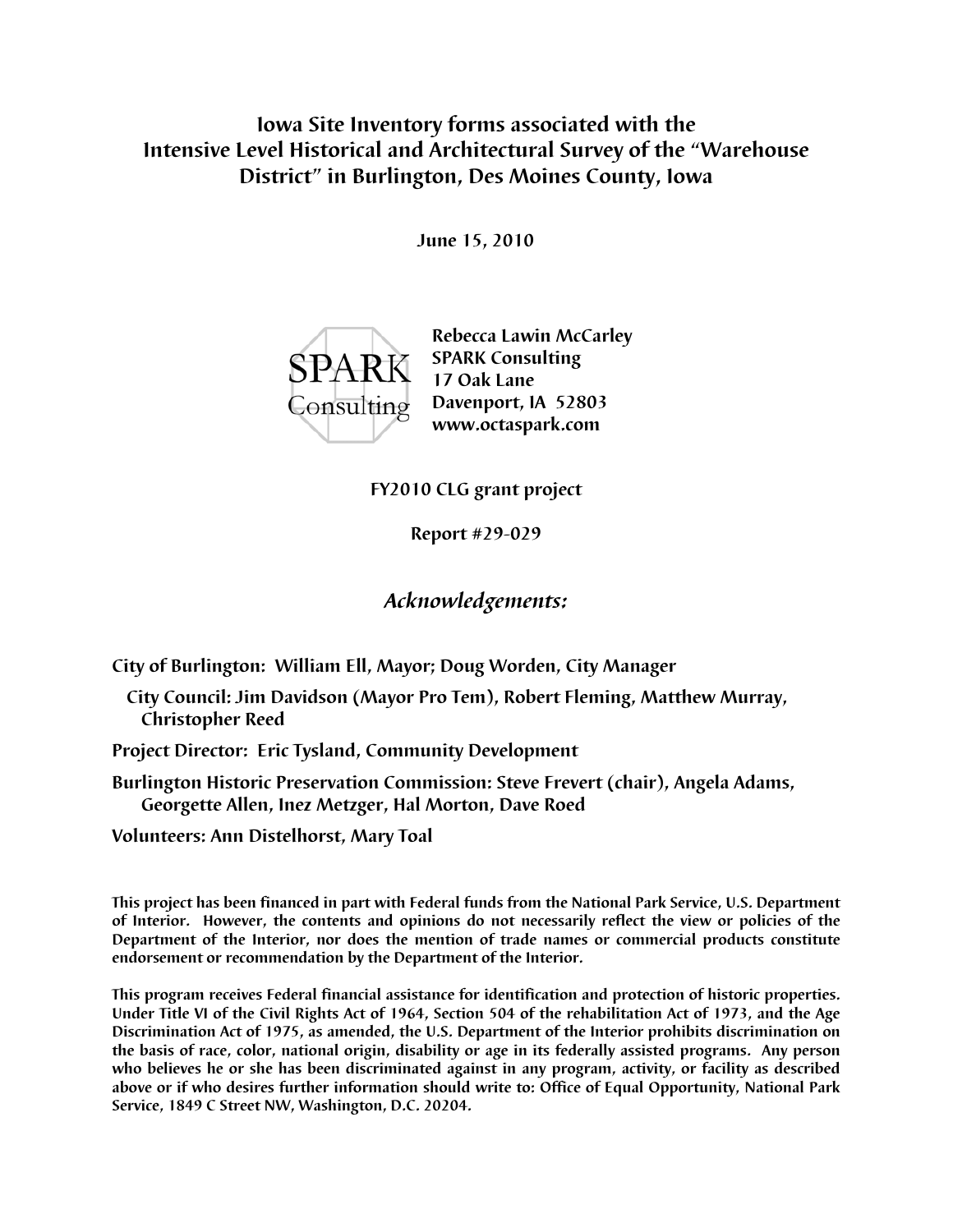## *Introduction*

The Iowa Site Inventory Forms included in this supplemental volume to the survey report were generated as part of the Intensive Level Historical and Architectural Survey of the "warehouse district" in Burlington, Des Moines County, Iowa. The full survey report is contained in a separate volume. This supplement was generated to create another copy of the survey forms for public use. The two main sets of the survey forms are retained by the Burlington Historic Preservation Commission (City of Burlington) and the State Historical Society of Iowa – Preservation Division, 600 E. Locust, Des Moines. The forms are arranged in this volume by field site number, which can be found in the table and on the map on the following pages.

The purpose of this project was to undertake an intensive level historical and architectural survey of approximately 45 properties relating to the manufacturing and wholesale houses in Burlington south of downtown in the area dubbed the "warehouse district." Research was conducted to develop a historic context relating to this history to evaluate the historic resources surveyed. The primary goal of the project was to evaluate a potential historic district and identify boundaries and contributing buildings. The buildings were evaluated for individual eligibility as well. Properties typically consist of a manufacturing or wholesale house building or a complex of related buildings. A handful of commercial properties, a house, and a historic gymnasium were also identified in the survey area. Iowa Site Inventory forms were filled out for each property, including name, date, address, a narrative description, a statement of significance, map, and inserted digital black and white photograph. A survey area map was created to show the location of all the buildings identified during this survey. Each property was evaluated for its potential individual eligibility for the National Register of Historic Places and for its potential to contribute to a historic district, as summarized on the survey forms.

As a result of the intensive level historical and architectural survey of the "warehouse district" in Burlington, 45 properties with extant historic resources (built by 1965) were surveyed, as well as one later building (see map on following page). Three of the buildings on Division Street were demolished in May 2010, and this is indicated on their survey forms. The Chittenden & Eastman complex included 11 of these resources, and this small potential historic district was documented on the survey form under the number for this complex (29-00117). Thus, 37 survey forms were completed and submitted as part of this project, including one for the Manufacturing and Wholesale Historic District. Ten of these survey forms are related to newly identified individual resources with new Iowa Site Inventory numbers. The remaining 26 individual resources/complexes were previously surveyed. The properties surveyed are listed on the following pages.

Through this survey, there appears to be an eligible Manufacturing and Wholesale Historic District on the south side of Burlington that includes 31 surveyed properties with approximately 26 contributing resources and five non-contributing resources. Outside of the contributing resources in this identified historic district, there are six surveyed properties that appear to be individually eligible for the National Register of Historic Places. A few properties on the north side of the survey area may contribute to an expanded commercial district further east on Jefferson. Other properties were recommended for further research to make final determinations of eligibility. For full recommendations, see the survey report for the projects.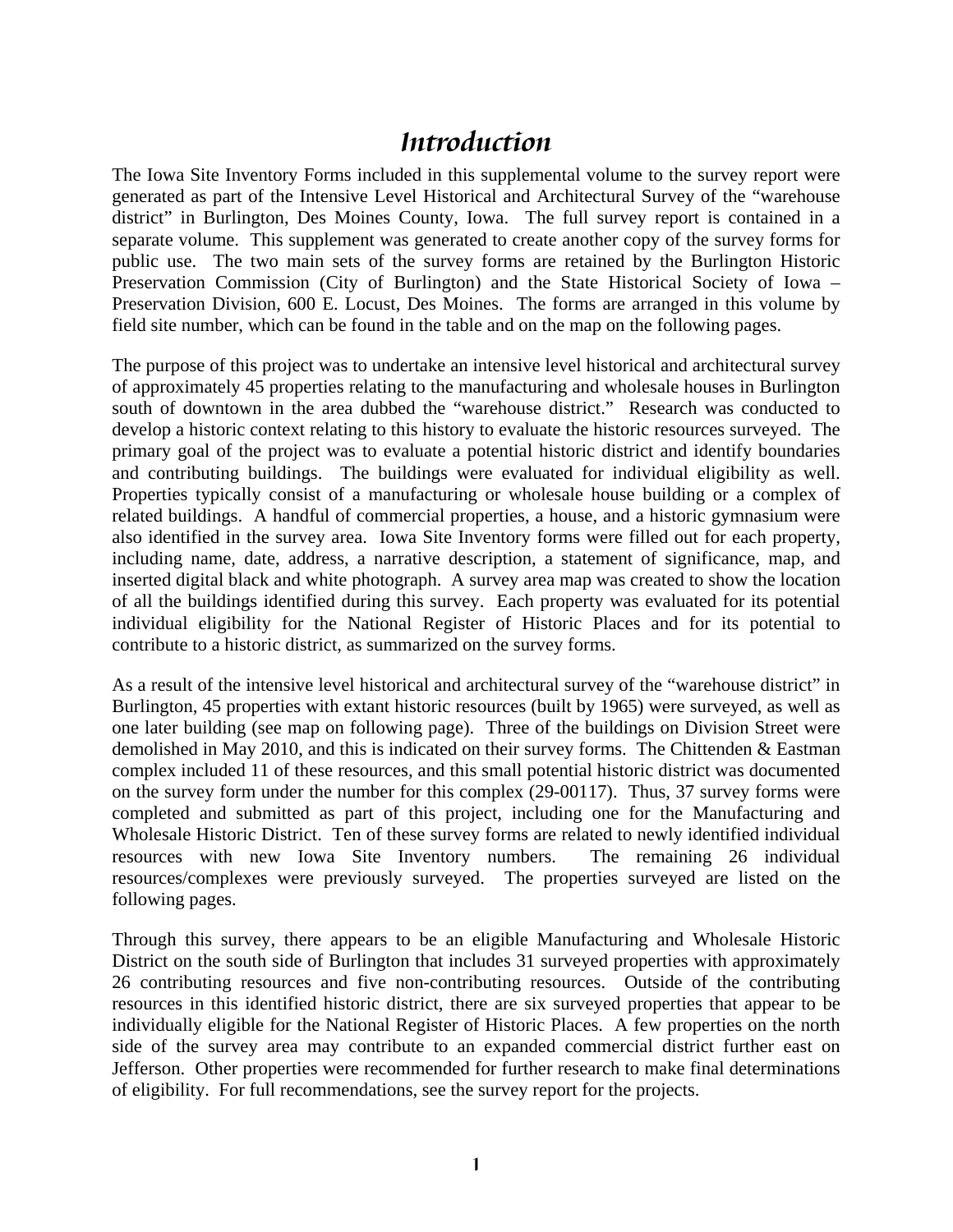

**Map of sites surveyed in the "warehouse district" survey in Burlington (by field site number).**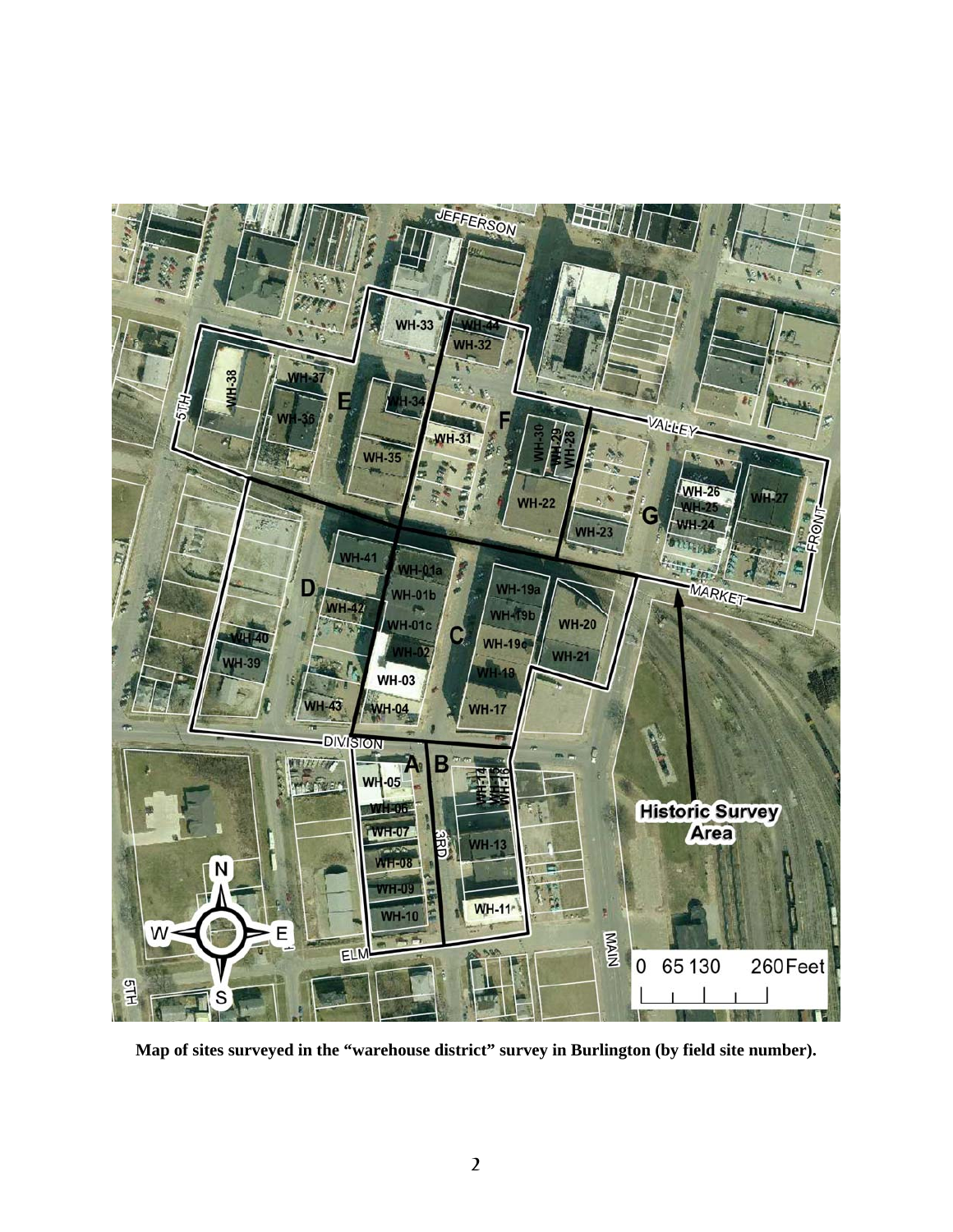## *Index of Iowa Site Inventory forms in this volume*

Overall, 37 Iowa Site Inventory forms were completed as part of this intensive level survey project. The forms for the one historic district and 36 properties listed below are contained in this volume, in the order listed below (by map / field site number).

- Map/Field Site #WH-00 Manufacturing and Wholesale Historic District
- Map/Field Site #WH-01-02-03-17-18-19-20-21 100-134 S. 3rd Street, 101-127 S. 3rd St, 107- 117 S. Main Street - Chittenden Eastman Company complex – 1876-1923
- Map/Field Site #WH-04 308 Division St- Archer Motor Company State Site #29-03499 c.1964, 1972 - 1 story metal
- Map/Field Site #WH-05 301-303-305 Division St; also 207 S. 3rd St- Commercial building State Site #29-03500 - c.1890, 1970s - 1 story metal clad (brick)
- Map/Field Site #WH-06 209 S. 3rd St- Farmers Motor & Supply Company State Site #29- 00119 - c.1914 - 2 story brick
- Map/Field Site #WH-07 215 S. 3rd St- Commercial building State Site #29-03501 c.1986 1 story brick
- Map/Field Site #WH-08 217 S. 3rd St- Salvation Army State Site #29-03502 1963 2 story brick
- Map/Field Site #WH-09 225 S. 3rd St- Burlington Vinegar and Pickle Works Warehouse State Site #29-00121 - c.1892 - 2 story brick
- Map/Field Site #WH-10 231 S. 3rd St- Burlington Buick Company State Site #29-00123 1913, c.1927 - 3 story brick
- Map/Field Site #WH-11 228-230 S. 3rd St- Gardner & Gould Candy Company State Site #29-00122 - c.1880, 1910 - 3 story brick
- Map/Field Site #WH-13 216-220 (220-222) S. 3rd St- Iowa Biscuit Company State Site #29- 00120 (not 118) - 1914-15 - 5 story brick
- Map/Field Site #WH-14 219 Division St- DEMOLISHED Commercial building State Site #29-03504 - c.1870 - 2 story brick
- Map/Field Site #WH-15 217 Division St- DEMOLISHED Commercial building State Site #29-03505 - c.1870 - 2 story brick
- Map/Field Site #WH-16 215 Division St- DEMOLISHED Commercial building State Site #29-03506 - c.1870 - 2 story brick
- Map/Field Site #WH-22 100 N. 3rd St- Garage Hotel Burlington State Site #29-00089 1938 - 2 story brick
- Map/Field Site #WH-23 101 N. Main St- Delta Press State Site #29-03507 1955 1 story brick/concrete
- Map/Field Site #WH-24 106-108 N. Main St- David's Block State Site #29-01239 c.1866 3 story brick
- Map/Field Site #WH-25 110 N. Main St- N.J. Burt & Company (after 1900 fire) (seed house) - State Site #29-01240 - c.1869, 1900 - 3 story brick
- Map/Field Site #WH-26 112-114 N. Main St- L.H. Dalhoff & Company (wholesale notions) State Site #29-01241 - c.1865 - 3 story brick
- Map/Field Site #WH-27 101-03-05-07-09-11 Valley St- Lagomarcino-Grupe Company (wholesale fruit) (Rand and Coolbaugh's Block) - State Site #29-01636 - c.1868 - 3 story brick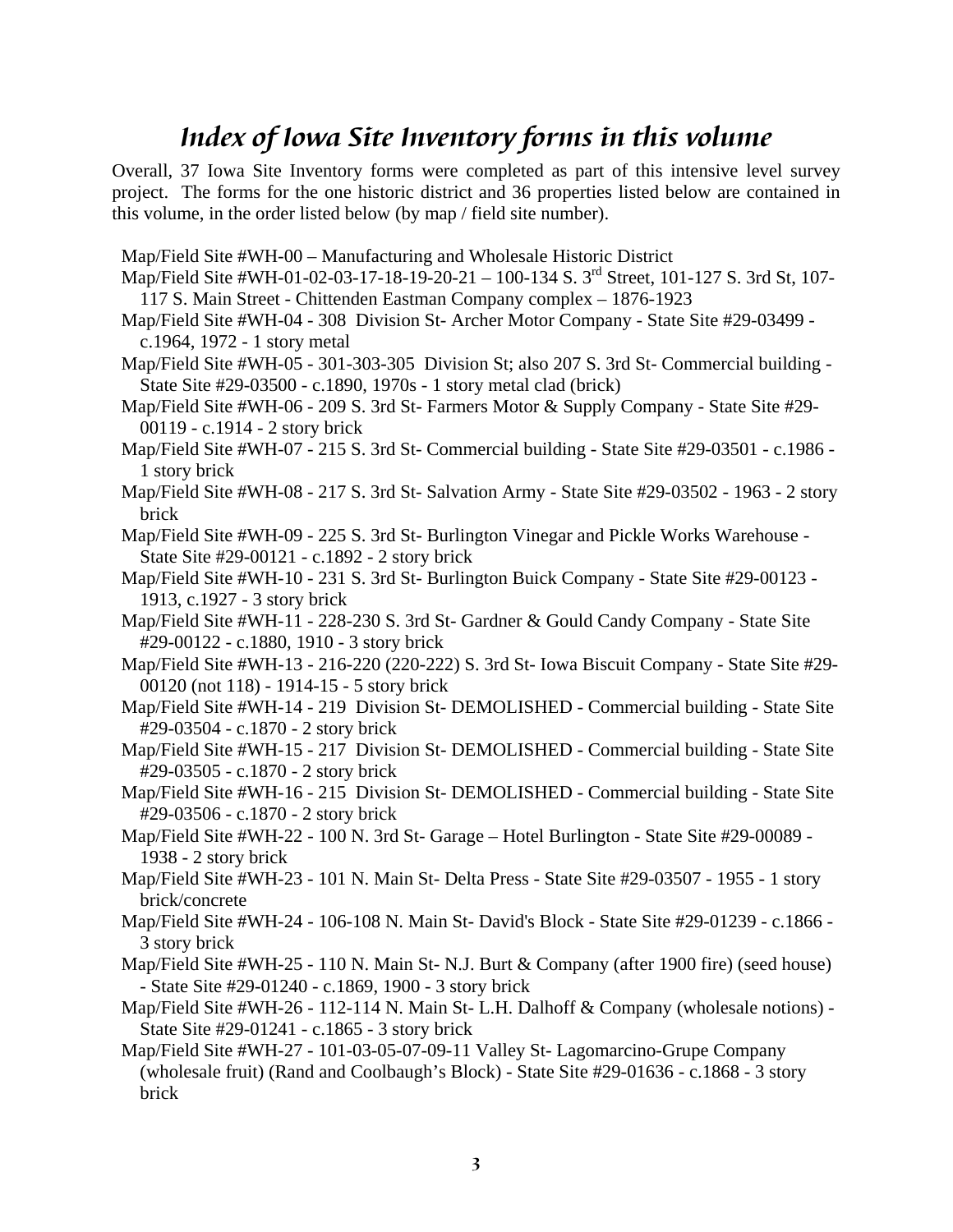- Map/Field Site #WH-28 213-215 Valley St- Commercial building State Site #29-01638 c.1910s (façade) - 3 story brick
- Map/Field Site #WH-29 217 Valley St- Electric Appliance Store State Site #29-01639 c.1944 (1902) - 2 story structural glass over brick
- Map/Field Site #WH-30 219-223 Valley St- F.L. & G.L. Unterkircher (undertakers) (later factory of Schramm & Schmieg Dry Goods) - State Site #29-01640 - 1896, 1920 - 4 story brick
- Map/Field Site #WH-31 115 N. 3rd St- Ewinger Plumbing and Heating State Site #29-00091 - c.1885, c.1925 - 2 story brick
- Map/Field Site #WH-32 201-205 N. 3rd St- Schramm & Schmieg (wholesale dry goods) State Site #29-00092 - 1908 - 3 story brick
- Map/Field Site #WH-33 312-322 Valley St (also 200-208 N. 4th)- S.R. & I.C. McConnell (wholesale saddlery) - State Site #29-00137 - c.1907 - 5 story brick
- Map/Field Site #WH-34 313-315 Valley St- John H. Ebert & Son (wagon manufacturers) State Site #29-01635 - c.1900 - 3 story brick
- Map/Field Site #WH-35 100-122 N. 4th St- Churchill Drug Company (wholesale drugs) State Site #29-00136 (not 135) - c.1907, 1920 - 4 story brick
- Map/Field Site #WH-36 115 N. 4th St- Iowa Southern Utilities Company (power plant) State Site #29-00134 - 1926 - 3 story brick
- Map/Field Site #WH-37 405 Valley St- Farmers & Merchants Motor Bank State Site #29- 03508 - c.1960 - 1 story brick
- Map/Field Site #WH-38 413-425 Valley St- John Blaul and Sons (wholesale grocery) State Site #29-01641 - 1892, 1903 - 3 story, 4 story brick
- Map/Field Site #WH-39 129 S. 4th St- Turner Hall Gymnasium State Site #29-00186 1891 - 1 story brick
- Map/Field Site #WH-40 127 S. 4th St- John and Mary Gnahn House State Site #29-00185 c.1872 (1850s?) - 2 story brick
- Map/Field Site #WH-41 100-102-104 S. 4th St- Clinton-Copeland Company (candy) State Site #29-00184 - 1905 - 4 story brick
- Map/Field Site #WH-42 118 S. 4th St- Beckman and Baker Dry Cleaners State Site #29- 03509 - c.1890, c.1945 - 1 story (2 story until 1944 fire) brick
- Map/Field Site #WH-43 130 S. 4th St- Sieg Burlington Company (auto parts) State Site #29- 03510 - 1949, c.1963 - 1 story brick/concrete
- Map/Field Site #WH-44 207-209 N. 3rd St- Iowa Southern Utilities Office State Site #29- 00094 - 1926 - 2 story brick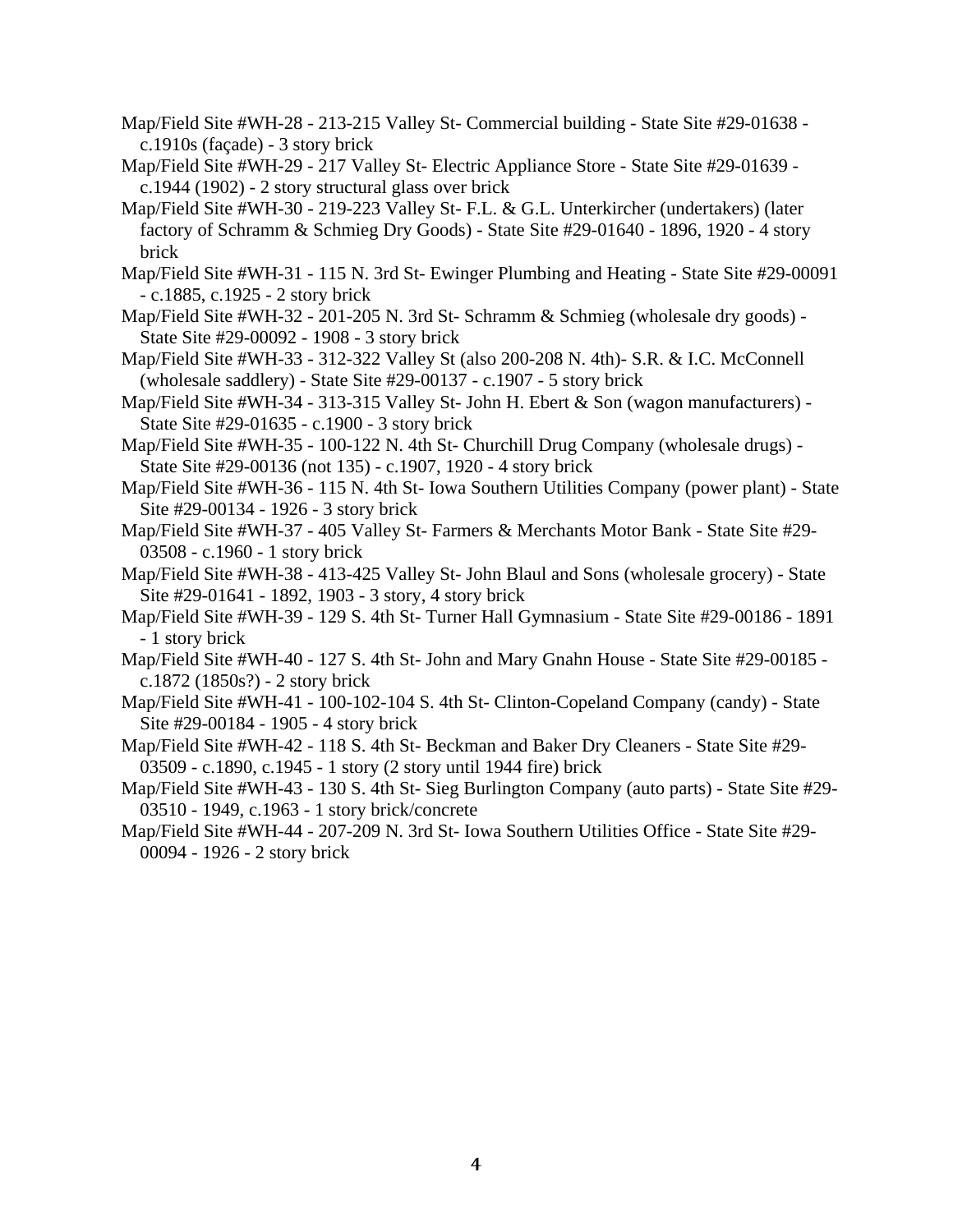| <b>Address</b>              | <b>Historic name</b>                      | <b>NRHP</b> evaluation    |
|-----------------------------|-------------------------------------------|---------------------------|
| State Site #                | <b>Construction date - height</b>         |                           |
| Map/Field Site #            |                                           |                           |
| 100 N. 3rd St               | Garage - Hotel Burlington                 | District: yes - NC        |
| State Site #29-00089        | 1938 - 2 story brick                      | (C in potential Jefferson |
| Map #WH-22                  |                                           | HD expansion)             |
|                             |                                           | Individual: yes - A       |
| 115 N. 3rd St               | <b>Ewinger Plumbing and Heating</b>       | District: yes - C         |
| State Site #29-00091        | c.1885, c.1925 - 2 story brick            | Individual: no            |
| Map $#WH-31$                |                                           |                           |
| 203 N. 3rd St               | Schramm & Schmieg (wholesale dry goods)   | District: yes - C         |
| State Site #29-00092        | 1908 - 3 story brick                      | Individual: yes - A       |
| Map $#WH-32$                |                                           |                           |
| 207-209 N. 3rd St           | Iowa Southern Utilities Office            | District: yes - C         |
| State Site #29-00094        | 1926 - 2 story brick                      | Individual: no            |
| Map #WH-44                  |                                           |                           |
| 100-104, 108-110 S. 3rd St  | Chittenden Eastman Company - Buildings A- | District: yes - C         |
| State Site #29-00117        | B (furniture and mattresses)              | Individual: C&E           |
| Map #WH-19a                 | 1876, 1886 - 5 story brick                | complex                   |
| 101-103-105 S. 3rd St       | Chittenden Eastman Company - Building J   | District: yes - C         |
| State Site #29-00117        | c.1912 - 5 story brick                    | Individual: C&E           |
| Map #WH-01a                 |                                           | complex                   |
| 107-109-113 S. 3rd St       | Chittenden Eastman Company - Building F   | District: yes - C         |
| State Site #29-00117        | c.1903 - 4 story brick                    | Individual: C&E           |
| Map #WH-01b                 |                                           | complex                   |
| 112-116 S. 3rd St           | Chittenden Eastman Company - Building C   | District: yes - C         |
| State Site #29-00117        | c.1889 - 5 story (originally 3) brick     | Individual: C&E           |
| Map #WH-19c                 |                                           | complex                   |
| 115-117-119 S. 3rd St       | Chittenden Eastman Company - Building E   | District: yes - C         |
| State Site #29-00117        | $c.1901 - 4$ story brick                  | Individual: C&E           |
| Map #WH-01c                 |                                           | complex                   |
| 118-122 S. 3rd St           | Burlington Vinegar and Pickle Works (soon | District: yes - C         |
| State Site #29-00117        | C&E Co. - Building D)                     | Individual: C&E           |
| Map $#WH-18$                | c.1881, c.1901 - 3 story brick            | complex                   |
| 121-123 S. 3rd St           | Chittenden Eastman Company - Office (H)   | District: yes - C         |
| State Site #29-00117        | c.1905 - 1 story brick                    | Individual: C&E           |
| Map #WH-02                  |                                           | complex                   |
| 124-134 S. 3rd St           | Chittenden Eastman Company - Building R   | District: yes - C         |
| State Site #29-00117        | 1923 - 6 story brick                      | Individual: C&E           |
| Map #WH-17                  |                                           | complex                   |
| 125-127 S. 3rd St           | Chittenden Eastman Company - Building M   | District: yes - C         |
| State Site #29-00117        | $c.1915 - 6$ story brick                  | Individual: C&E           |
| Map #WH-03                  |                                           | complex                   |
| 209 S. 3rd St               | Farmers Motor & Supply Company            | District: yes - C         |
| State Site #29-00119        | $c.1914 - 2$ story brick                  | Individual: no            |
| Map $#WH-06$                |                                           |                           |
| 215 S. 3rd St               | Commercial building                       | District: yes - NC        |
| State Site #29-03501        | $c.1986 - 1$ story brick                  | Individual: no            |
| Map #WH-07                  |                                           |                           |
| 216-220 (220-222) S. 3rd St | Iowa Biscuit Company                      | District: yes - C         |
| State Site #29-00120        | 1914-15 - 5 story brick                   | Individual: $yes - A, C$  |
| Map #WH-13, WH-12 addition  |                                           |                           |

**Table 2. Sites included in the survey project by address.**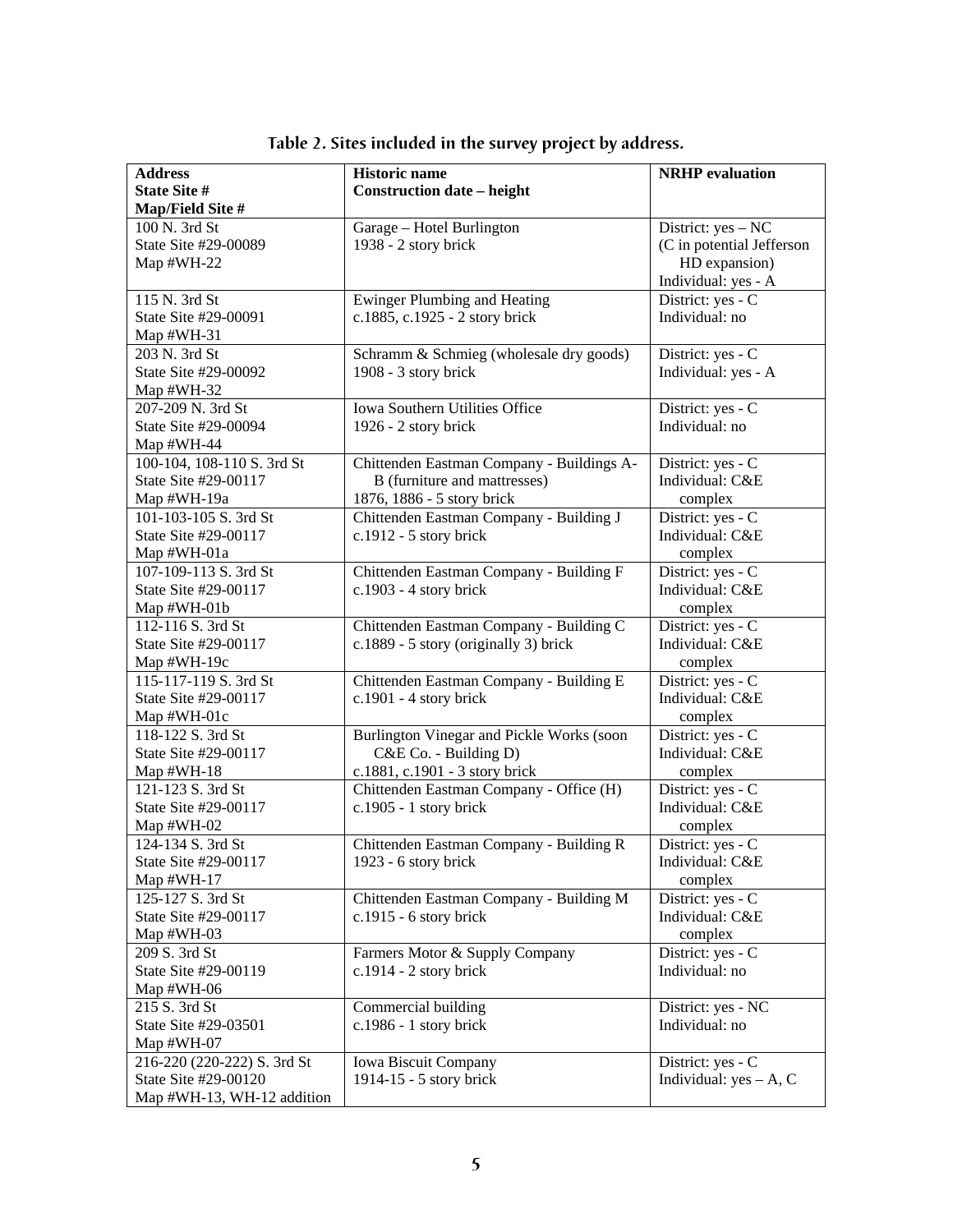| <b>Address</b>                | <b>Historic name</b>                         | <b>NRHP</b> evaluation   |
|-------------------------------|----------------------------------------------|--------------------------|
| State Site #                  | <b>Construction date – height</b>            |                          |
| Map/Field Site #              |                                              |                          |
| 217 S. 3rd St                 | <b>Salvation Army</b>                        | District: yes - NC       |
| State Site #29-03502          | 1963 - 2 story brick                         | Individual: more         |
| Map #WH-08                    |                                              | research                 |
| 225 S. 3rd St                 | Commercial building                          | District: yes - C        |
| State Site #29-00121          | c.1892 - 2 story brick                       | Individual: no           |
| Map #WH-09                    |                                              |                          |
| 228-230 S. 3rd St             | Gardner & Gould Candy Company                | District: yes - C        |
| State Site #29-00122          | c.1880, 1910 - 3 story brick                 | Individual: yes - A      |
| Map #WH-11                    |                                              |                          |
| 231 S. 3rd St                 | <b>Burlington Buick Company</b>              | District: yes - C        |
| State Site #29-00123          | 1913, c.1927 - 3 story brick                 | Individual: no           |
| Map #WH-10                    |                                              |                          |
| 100-122 N. 4th St             | Churchill Drug Company                       | District: yes - C        |
| State Site #29-00136          | c.1907, 1920 - 4 story brick                 | Individual: $yes - A, C$ |
| Map #WH-35                    |                                              |                          |
| 115 N. 4th St                 | Iowa Southern Utilities Company (power       | District: yes - C        |
| State Site #29-00134          | plant)                                       | Individual: more         |
| Map #WH-36                    | 1926 - 3 story brick                         | research                 |
| 100-102-104 S. 4th St         | Clinton-Copeland Company (candy)             | District: yes - C        |
| State Site #29-00184          | 1905 - 4 story brick                         | Individual: yes - A      |
| Map #WH-41                    |                                              |                          |
| 118 S. 4th St                 | Beckman and Baker Dry Cleaners               | District: no             |
| State Site #29-03509          | c.1890, c.1945 - 1 story (2 story until 1944 | Individual: more         |
| Map #WH-42                    | fire) brick                                  | research                 |
| 127 S. 4th St                 | John and Mary Gnahn House                    | District: no             |
| State Site #29-00185          | c.1872 (1850s?) - 2 story brick Italianate   | Individual: yes - C      |
| Map #WH-40                    | house                                        |                          |
| 129 S. 4th St                 | Turner Hall Gymnasium                        | District: no             |
| State Site #29-00186          | 1891 - 1 story brick                         | Individual: more         |
| Map #WH-39                    |                                              | research                 |
| 130 S. 4th St                 | Sieg Burlington Company (auto parts)         | District: no             |
| State Site #29-03510          | 1949, c.1963 - 1 story brick/concrete        | Individual: more         |
| Map #WH-43                    |                                              | research                 |
| 215 Division St               | Commercial building - DEMOLISHED             | District: no             |
| State Site #29-03506          | c.1870 - 2 story brick                       | Individual: no           |
| Map #WH-16                    |                                              |                          |
| 217 Division St               | Commercial building - DEMOLISHED             | District: no             |
| State Site #29-03505          | $c.1870 - 2$ story brick                     | Individual: no           |
| Map #WH-15                    |                                              |                          |
| 219 Division St               | Commercial building - DEMOLISHED             | District: no             |
| State Site #29-03504          | c.1870 - 2 story brick                       | Individual: no           |
| Map #WH-14                    |                                              |                          |
| 308 Division St               | <b>Commercial Building</b>                   | District: yes - NC       |
| State Site #29-03499          | c.1964, 1972 - 1 story metal                 | Individual: no           |
| Map #WH-04                    |                                              |                          |
| 301-303-305 Division St; also | Commercial building                          | District: yes - NC       |
| 207 S. 3rd St                 | c.1890, 1970s - 1 story metal clad (brick)   | Individual: no           |
| State Site #29-03500          |                                              |                          |
| Map $#WH-05$                  |                                              |                          |
| 101 N. Main St                | <b>Delta Press</b>                           | District: no             |
| State Site #29-03507          | 1955 - 1 story brick/concrete                | Individual: no           |
| Map #WH-23                    |                                              |                          |